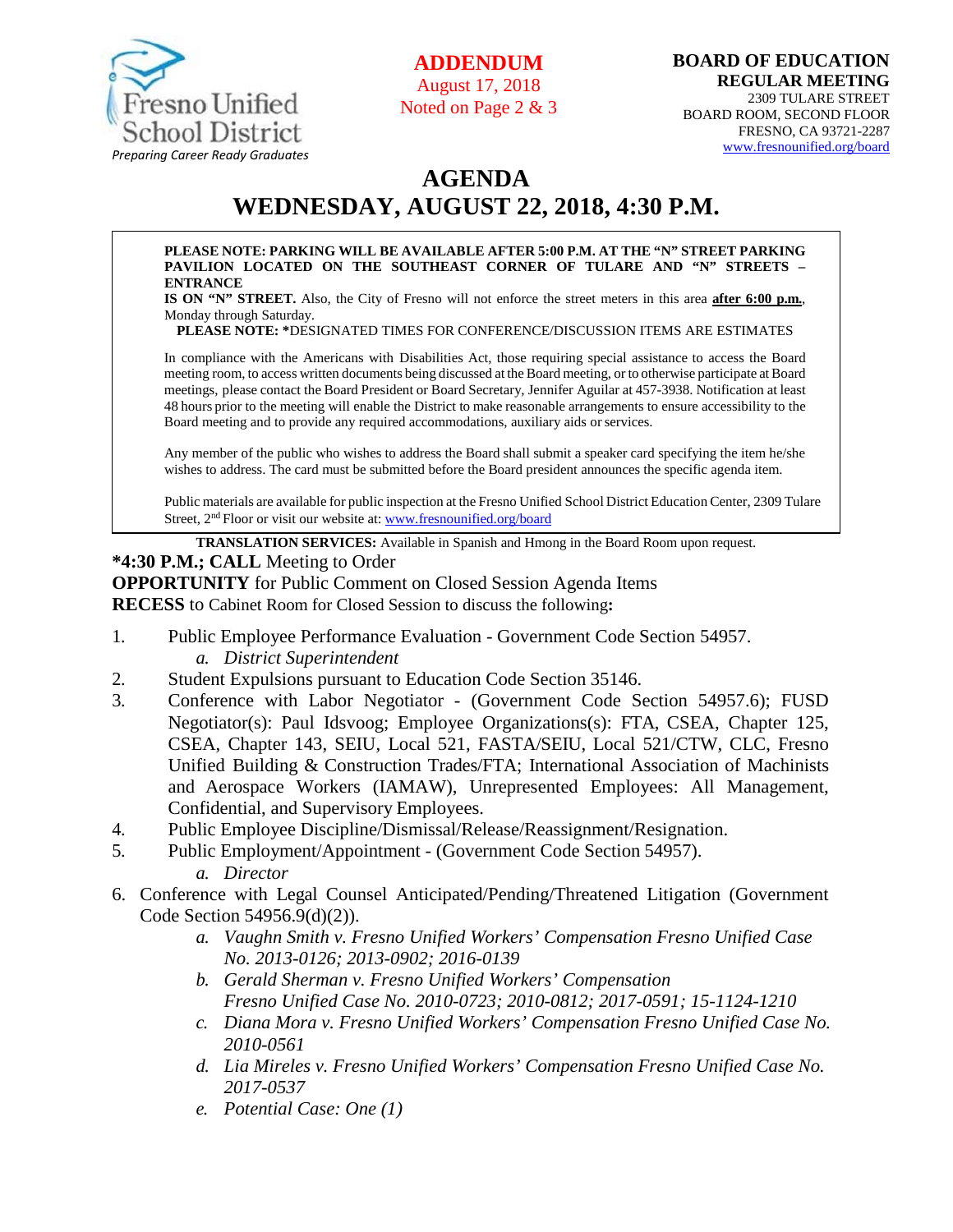**6:00 P.M., RECONVENE** and report action taken during Closed Session, if any.

# **PLEDGE OF ALLEGIANCE**

A staff member will lead the flag salute.

# **HEAR Report from Superintendent**

# **OPPORTUNITY for Public Comment on Consent Agenda Items**

**ALL CONSENT AGENDA** items are considered to be routine bythe Board of Education and will be enacted by one motion. There will be no separate discussion of items unless a Board member so requests, in which event, the item(s) will be considered following approval of the Consent Agenda.

# **A. CONSENT AGENDA**

# **A-1, APPROVE Personnel List**

Included in the Board binders is the Personnel List, Appendix A, as submitted. The Superintendent recommends approval. Contact person: Paul Idsvoog, telephone 457- 3548.

### **A-2, ADOPT Findings of Fact and Recommendations of District Administrative Board** The Board of Education received and considered the Findings of Fact and Recommendations of District Administrative Panels resulting from hearings on expulsion and readmittance cases conducted during the period since the June 13, 2018 Regular Board meeting. The Superintendent recommends adoption. Contact person: Kim Mecum, telephone 457-3731.

# **A-3, APPROVE Minutes from Prior Meeting**

Included in the Board binders are the draft minutes for the May 30, 2018 Regular Meeting and the June 13, 2018. The Superintendent recommends approval. Contact person: Robert G. Nelson, telephone 457-3884.

### **A-3a, ADOPT Emergency Repair Resolution 18-05 Pursuant to Public Contract Code Section 22050; and APPROVE Agreement for Fresno High School Gymnasium Roof Repair**

During construction of the Fresno High School Gymnasium HVAC Improvements Project, Lawson Mechanical Contractors discovered substantial unforeseen structural water damage resulting from leakage from existing evaporative cooling units. The resulting structural sensitivity and associated risks, and exposure of the building to the elements, creates a clear and imminent danger and constitutes an emergency condition per Public Contract Code. Students and staff are not able to utilize the gym and therefore classes cannot be conducted. Emergency is defined as a situation that requires repairs to "permit the continuance of existing school classes, or to avoid danger to life or property." When there is a finding of an emergency situation, contracting without a competitive bid is allowed to decrease the timeline for repairs.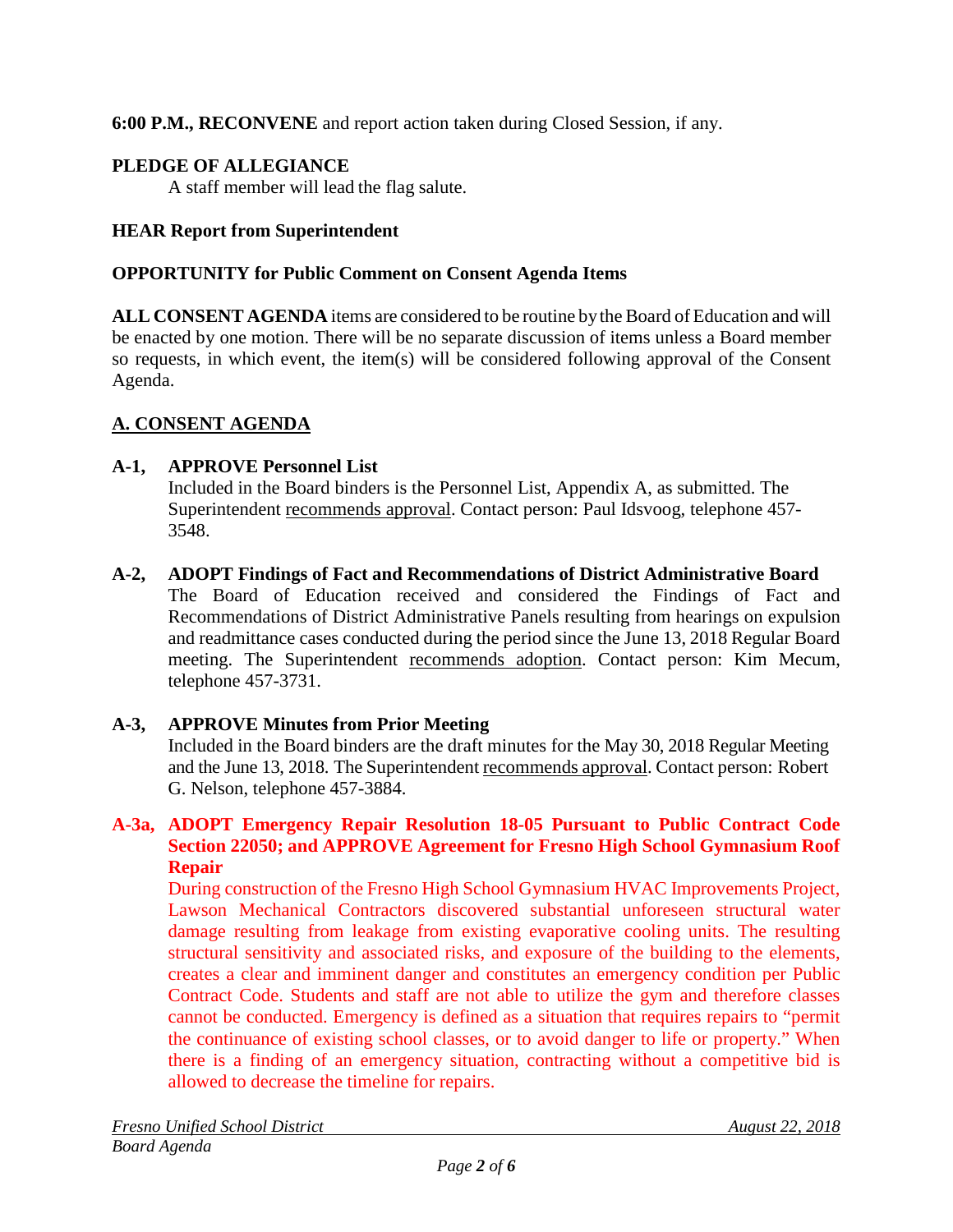# **A. CONSENT AGENDA** - *continued*

Because Lawson Mechanical Contractors already mobilized at Fresno High School, they are in the best position to quickly begin the repair work to remedy the emergency situation. As such, staff recommends the Board approve Resolution 18-05 to 1) make the finding that the emergency will not permit a delay resulting from a competitive solicitation for bids, and that the action is necessary to respond to the emergency; and 2) approve the agreement with Lawson Mechanical Contractors for \$229,350 to allow for the immediate commencement of repairs. A copy of the agreement is available in the Board office for review. The Superintendent recommends adoption. Fiscal impact: Funding of \$229,350 is available in the Measure X Fund. Contact person: Karin Temple, telephone 457-3134.

### **A-4, ADOPT Variable Term Waiver for Career Technical Education Credential Holders** Included in the Board binders is the communication from Fresno County Superintendent of Schools explaining the recommendation for the Variable Term Waiver for Career Technical Education (CTE) Credential holders. The Commission on Teacher Credentialing (CTC) has stated the Preliminary CTE credential holders (see attached) should be issued a Variable Term Waiver for the English Learner Authorization until the CTE program is completed. The English Learner classes are embedded in the CTE program. Individuals will not have the English Learner authorization stated on their credential document until the CTE program is completed and the clear credential is issued. The Superintendent recommends adoption. Fiscal impact: There is no fiscal impact to the district. Contact person: Paul Idsvoog, telephone 457-3548.

### **A-5, ADOPT Waiver Request for Patricia Mancine to Serve as a Speech Language Pathologist**

Included in the Board binders is the waiver request for Patricia Mancine, to serve as a Speech Language Pathologist. The Education Code 44225(m) allows the commission to grant waivers to fill unanticipated needs in an area deemed hard-to-fill.

Patricia Mancine currently holds a Bachelor's in Communicative Sciences and Disorders and is applying for acceptance into the graduate program. The Superintendent recommends adoption. Fiscal impact: There is no fiscal impact to the district. Contact person: Paul Idsvoog, telephone 457-3548.

### **A-6, APPROVE Addendum to the Center for Advanced Research and Technology Operating Agreement**

Included in the Board binders is an addendum between Fresno and Clovis Unified School Districts for the Center for Advanced Research and Technology (CART). The current Operating Agreement between Fresno and Clovis Unified does not currently provide for major maintenance repair and/or replacement of CART facilities. The Superintendent recommends approval. Fiscal impact: The funds in the amount of \$618,962 are included in Deferred Maintenance Fund. Contact person: Ruth F. Quinto, telephone 457-6226.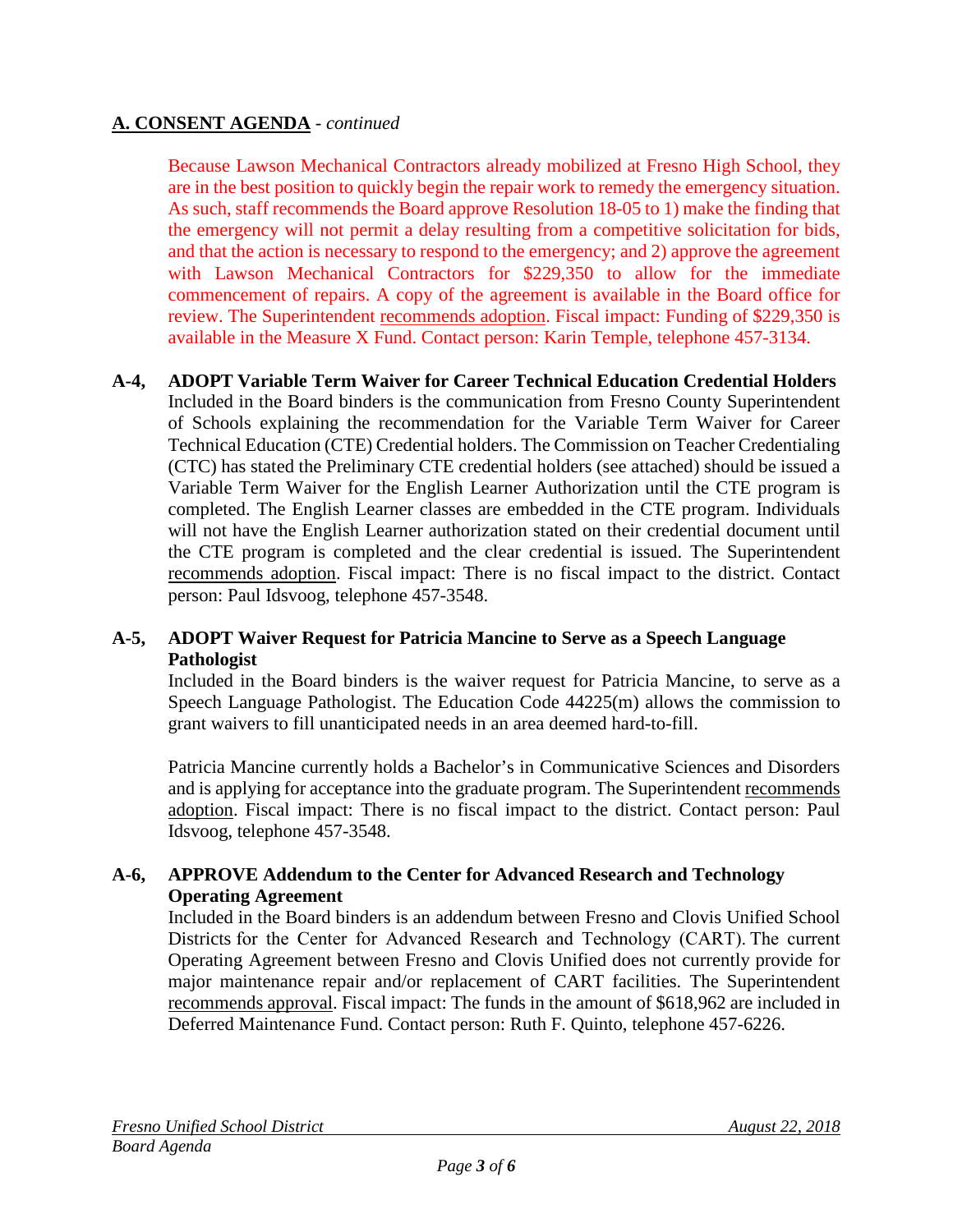### **A. CONSENT AGENDA** - *continued*

### **A-7, APPROVE 2018/19 Consolidated Application for Categorical Aid Programs Spring Release to the California Department of Education**

The Consolidated Application (Con App) is the tool used by the California Department of Education (CDE) to distribute funds from federal programs to school districts across California. The funds received from this application enable the district to serve students through activities described in each school's Single Plan for Student Achievement (SPSA) and in the district's Local Control and Accountability Plan (LCAP). A copy of the completed Con App is available in the Board Office for review. The Superintendent recommends approval. Fiscal impact: Total funding for categorical programs was included in the 2018/19 Adopted Budget approved by the Board on May 30, 2018. Contact person: Ruth F. Quinto, telephone 457-6226.

### **A-8, APPROVE Request for Allowance of Attendance Due to Emergency Conditions**

Included in the Board binders is a request for allowance of attendance due to emergency conditions, form J-13A, due to a social media threat on February 16, 2018 at Sunnyside High School. The J-13A form requires Board approval prior to being submitted to the California Department of Education (CDE) to claim the Average Daily Attendance (ADA) that was lost due to the emergency. The Superintendent recommends approval. Fiscal impact: Fresno Unified could potentially receive \$156,000 in the General Fund budget. Contact person: Ruth F. Quinto, telephone 457-6226.

### **A-9, APPROVE the Special Education Annual Budget and Service Plans and Service Descriptions for 2018/19**

Included in the Board binders are the 2018/19 Special Education Annual Budget, Service Plans and Descriptions of services provided to students with disabilities. The Annual Plans are based upon the proposed 2018/19 Special Education budget. The Superintendent recommends approval. Fiscal Impact: There is no fiscal impact to the district. Contact person: Kim Mecum, telephone 457-3731.

### **A-10, APPROVE Provisional Internship Permits**

Included in the Board binders are Provisional Internship Permit (PIP) recommendations to rehire or hire upon Board approval. The Superintendent recommends approval. Fiscal impact: There is no fiscal impact to the district. Contact person: Paul Idsvoog, telephone 457-3548.

#### **A-11, DENY Claim #GL18-0309-1258**

Included in the Board binders is a Claim for Damages by a Minor, case #GL18-0309-1258. The Superintendent recommends that the Claim be denied and the matter referred to the district's Executive Director of Benefits and Risk Management for further handling. Fiscal impact: There is no fiscal impact to the district at this time. Contact person: Ruth F. Quinto, telephone 457-6226.

#### **END OF CONSENT AGENDA (ROLL CALL VOTE)**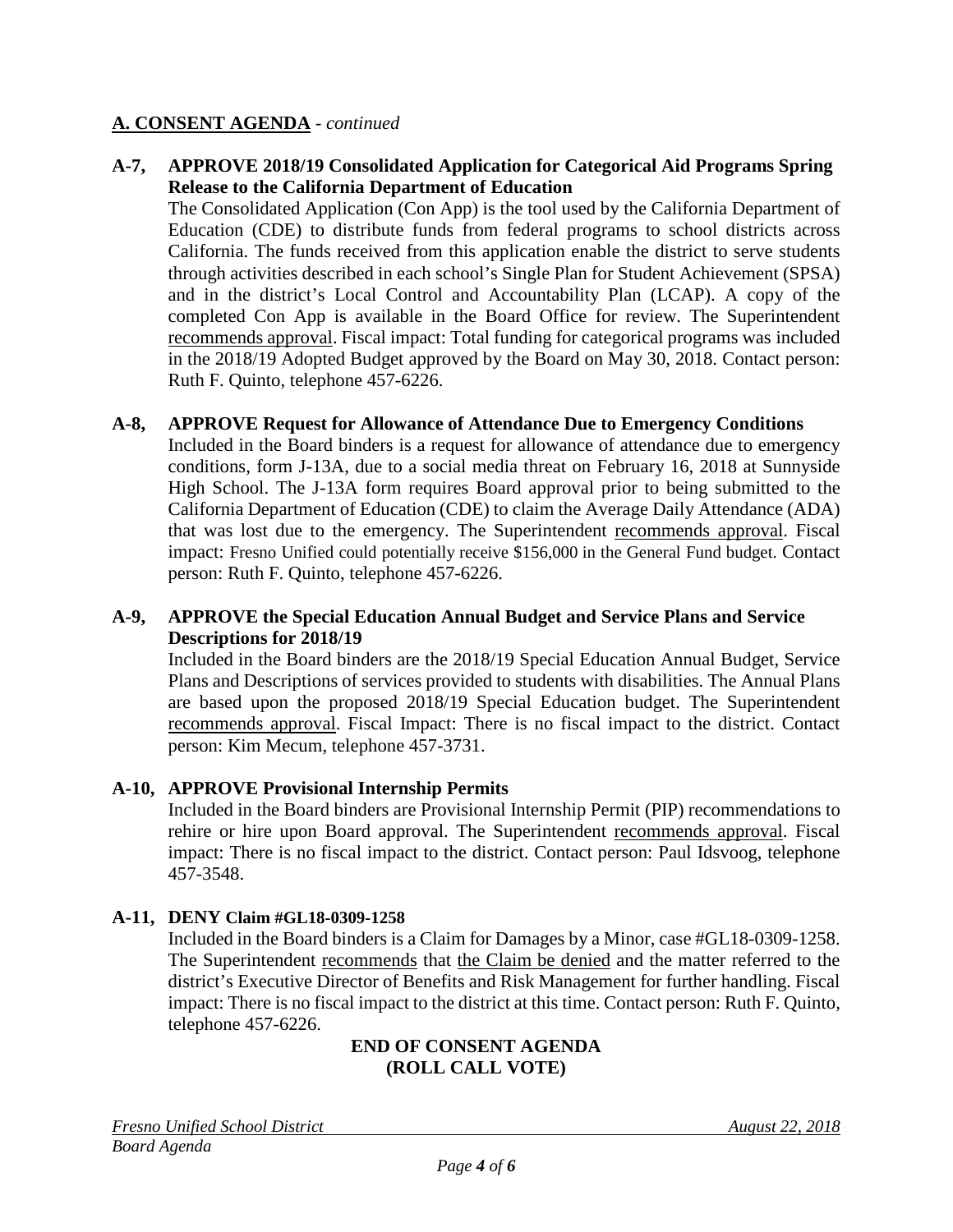# **UNSCHEDULED ORAL COMMUNICATIONS**

Individuals who wish to address the Board on topics within the Board's subject matter jurisdiction, but **not** listed on this agenda may do so at this time. If you wish to address the Board on a specific item that is listed on the agenda, you should do so when that specific item is called.

While all time limitations are at the discretion of the Board President, generally members of the public will be limited to a maximum of three (3) minutes per speaker for a total of thirty (30) minutes of public comment as designated on this agenda. Any individual who has not had an opportunity to address the Board during this initial thirty (30) minute period may do so at the end of the meeting after the Board has addressed all remaining items on this agenda. Without taking action and only as expressly permitted by Board Bylaw 9323, Board members may ask questions, make brief announcements, or provide a brief response to statements presented by the public about topics raised in unscheduled oral communications. Board members must be recognized by the President in order to speak and will generally be limited to no more than one (1) minute each for this purpose. The Board President shall have the discretion to further limit Board members' opportunity to speak on topics raised in unscheduled oral communications to ensure the orderly and efficient conduct of District business.

Members of the public with questions on school district issues may submit them in writing. The Board will automatically refer to the Superintendent any formal requests that are brought before them at this time. The appropriate staff member will furnish answers to questions.

# **B. CONFERENCE/DISCUSSION AGENDA**

# **6:30 P.M.**

# **B-12, PRESENT and DISCUSS Opening of Schools - 2018 /19 School Year**

Staff will present, and the Board will have an opportunity to discuss, an update to year-end results for 2017/18 and strategic and operational initiatives to support student success for the 2018/19 school year. Fiscal impact: There is no fiscal impact to the district. Contact persons: Kurt Madden, telephone 457-6228; Kim Mecum, telephone 457-3569; and Karin Temple, telephone 457-3134; Lindsay Sanders, telephone 457-3958; and Paul Idsvoog, telephone 457-3548.

# **7:00 P.M.**

### **B-13, PRESENT and DISCUSS the Improving Special Education Services in the Fresno Unified School District Report**

Staff will present information from the *Improving Special Education Services in the Fresno Unified School District Report* provided by the Strategic Support Team of the Council of the Great City Schools. There is no fiscal impact to the district. Contact persons: Brian Beck, telephone 457-3226 and Kim Mecum, telephone 457-3731.